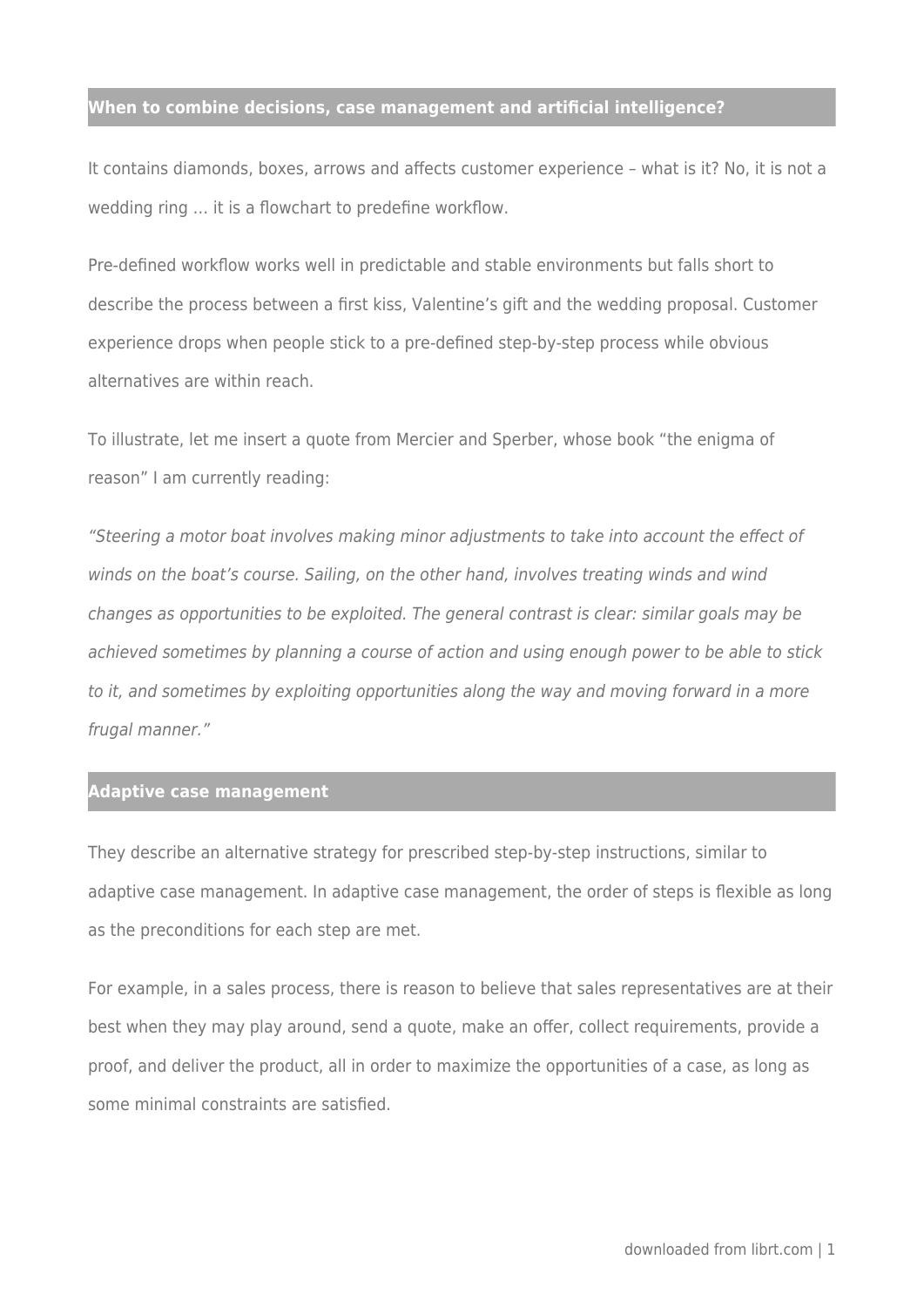### **Decision analysis**

But what if we have many small steps? How can we make a smart system guide people in selecting the best next step? A decision analysis reveals what questions we need to answer. The result is a taxonomy of reasons to answer these questions and a strategy that offers a flexible and intuitive way to describe business knowledge. I have experienced with a new strategy in multiple domains;

it combines business rules, decision analytics and artificial intelligence.

The ingredients are:

- a list of all possible activities
- a description of when an activity is not allowed
- a description of when an activity is required
- a description of when an activity is desired
- historical data to determine when an activity is the next best action

The description we need may be presented as a business rule, like:

# **Rule 1: To accept a ticket, the effort to solve the ticket must be known.**

The rule will motivate the decision to estimate the effort of a ticket and give a reason why the activity 'accept ticket' is otherwise not allowed. Instead of motivating our decision with a business rule, we could search for a similar case described by a search query and just do what we did in the past. Or more advanced: we could use algorithms from the field of artificial intelligence to learn from historical data what next step gave the best results for a similar case in the past.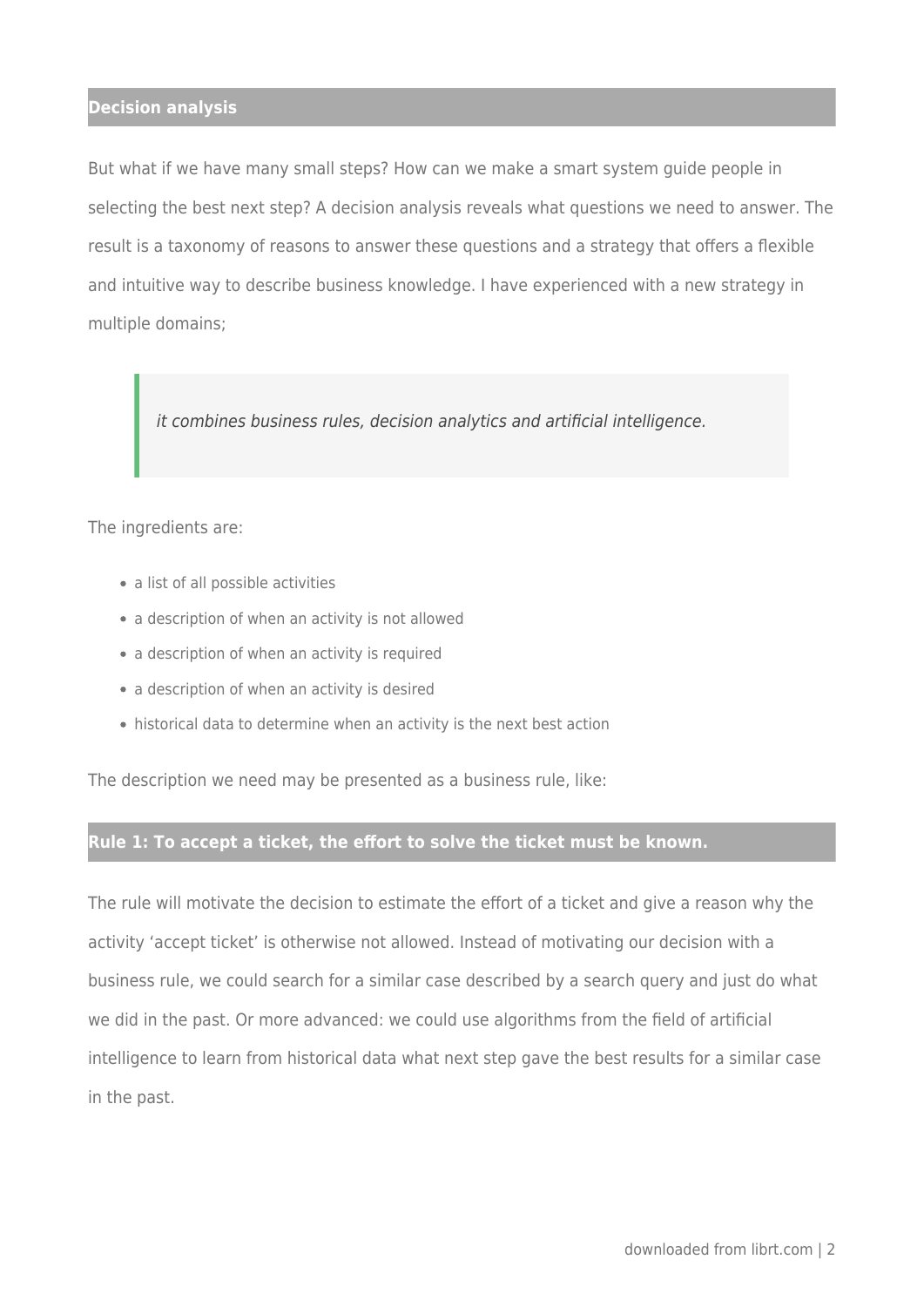## **Artificial Intelligence**

This strategy extends adaptive case management with business rules, search and machine learning, into one integrated system.

I propose to let the proffessional decide what decision he would like to make!

The idea is to give the business the freedom to explore and choose the appropriate action in response to an event. We don't want them to make mistakes. So we add some rules to prevent the business from being non-compliant. We complement this with advice based on past experience. From the remaining actions, the business is free to explore and choose.

Note from the author: "A close reader may have noticed that I switched between the words step, activity and action in the past three paragraphs. This is to accommodate the different audiences who are used to these words. In the context of this article, they have similar meanings and I could as well have introduced the term task or service to denote the same meaning. "

### **Business in control**

The list of required, desired and best actions provide guidance for people, automation or robots – whoever needs them.

This is an intuitive framework for the business.

By using the constraint violations of non-allowed actions as an explanation to the end-user or customer, we can even provide guidance on what actions to perform to satisfy these